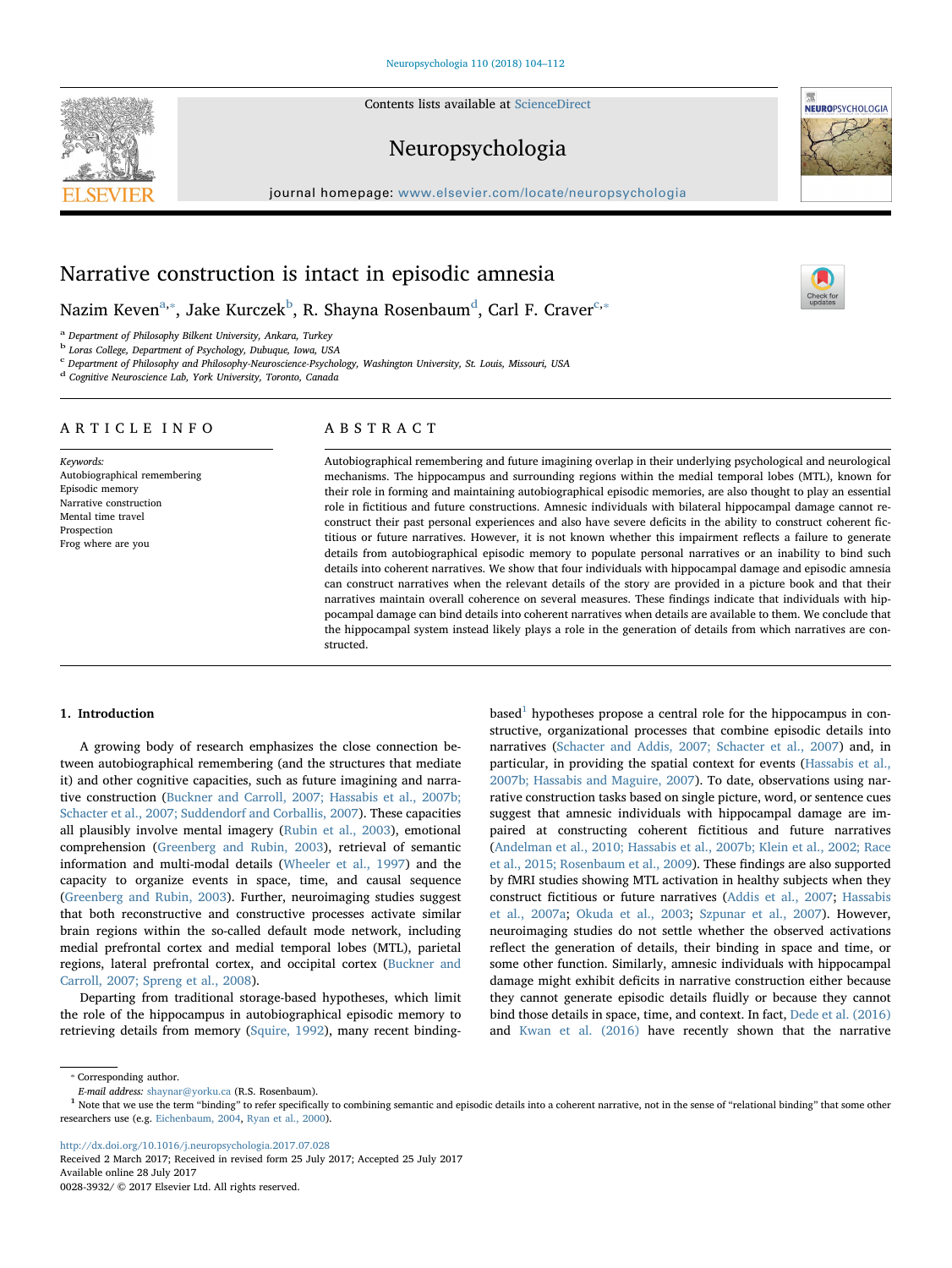performance of amnesic individuals can be improved with extensive cuing/probing, which suggests that amnesic individuals might be able to construct narratives if a sufficient number of story details are provided externally (see also [Kirk & Bernsten, 2017](#page-8-16), this issue). Moreover, generation of details might be facilitated in adult-onset amnesic individuals when an organizing theme or structure is available to them, such as in the form of a life chapter if it had the chance to emerge over many years ([Grilli, Wank, & Verfaellie, 2017](#page-8-17), this issue). Overall, existing studies cannot evaluate whether the brain areas integral to autobiographical episodic memory are involved in generating the details for narratives or, as many current theories emphasize [\(Hassabis et al.,](#page-8-6) [2007b; Hassabis and Maguire, 2007; Schacter and Addis, 2007;](#page-8-6) [Schacter et al., 2007\)](#page-8-6), in binding those details into narratives.

To test detail binding independently of detail generation, we studied the ability of amnesic individuals to construct narratives from a children's picture book. This narrative construction task addresses two limitations of current methods for testing narrative construction. First, unlike cue-based tasks, the construction of narratives from a picture book places minimal demands on memory, as the pictures supply the details. This task thus allows one to examine detail binding without the confounding influence of detail generation. Second, in autobiographical memory and spontaneous narrative tasks, participants each begin with different stories (or variants of stories), making it impossible to compare narrative accuracy, detail, and coherence across participants directly.

We therefore compared amnesic individuals with damage to the hippocampus and extended hippocampal system  $(n = 4)$  to healthy, demographically matched controls ( $n = 11$ ) on the "Frog Where are You" [\(Mayer, 1969](#page-8-18)) task of narrative construction. In this standardized test of narratives designed for children ([Reilly et al., 1998\)](#page-8-19) and cognitively impaired individuals ([Ash et al., 2006; Norbury and Bishop,](#page-8-20) [2003\)](#page-8-20), participants are asked to tell a story from a 24-page children's picture book. The story follows the adventures of a boy and his dog as they look for their lost pet frog. The frog escapes in the middle of the night. When the boy and his dog wake up and learn of the escape, they first search their bedroom and then continue searching in a nearby woods. Along the way, the boy and his dog encounter various animals before finding their frog, now with a female frog and a brood of baby frogs. The story concludes with the boy and his dog waving goodbye to the frog family as they head home with one of the baby frogs. If the hippocampal system indeed plays a central role in detail binding (as opposed to detail generation), then individuals with hippocampal damage should tell fragmented stories, with particular deficits in producing context and relating the events in the story to each other. If, alternatively, the hippocampal system does not play a role in binding but instead in generating episodic details from which the story will be bound, then individuals with hippocampal damage should tell coherent stories comparable to controls.

# 2. Methods

# 2.1. Participants

Four individuals with episodic amnesia and damage to the hippocampus and extended hippocampal system were compared to eleven demographically matched, right-handed, healthy controls (7 men; age: mean =  $51$  years,  $SD = 3.03$  years; education: mean =  $14.3$  years; SD = 1.38 years). All cases were tested at least two-years post-injury at which point their recovery was stable. Demographic and neuropsychological profiles of the four cases are summarized in [Table 1](#page-2-0), their episodic memory and prospection performance is summarized in [Table 2](#page-2-1) and MRI images of key memory structures damaged in D.A., S.N., and M.H. are presented in [Fig. 1](#page-3-0) (an implantable cardioverterdefibrillator following D.G.'s cardiac arrest prevented him from undergoing MRI examination). Neuropsychological and neuroanatomical analyses of D.A., D.G., and S.N., with detailed documentation of hippocampal and other neural pathology, are published elsewhere ([Kwan et al., 2015, 2013](#page-8-21); [Rosenbaum et al., 2011\)](#page-8-22) and summarized below, together with a description of M.H.'s case.

D.A. is a 59-year-old, right-handed male with 17 years of education. He contracted herpes simplex encephalitis, resulting in extensive bilateral damage to MTL structures with more extensive damage to the right hemisphere (including MTL and regions outside of the MTL – posterior temporal, ventral frontal, occipital, anterior cingulate and posterior thalamus). Damage to the left hemisphere was relatively restricted to the MTL region. His resulting neuropsychological profile reveals a selective and severe deficit in episodic memory with normal intelligence and intact cognitive function.

D.G. is a 47-year-old, right-handed man with 16 years of education. He suffered a cardiac arrest which resulted in subsequent anoxia. An implantable cardioverter-defibrillator following his cardiac arrest prevented him from undergoing MRI examination. D.G. has temporally graded retrograde amnesia with anterograde amnesia for personal experiences and mild dysarthria in the context of intact intellectual and other cognitive functions.

S.N. is a 46-year-old man with 12 years of education. He suffered a left thalamic hemorrhage which resulted in bilateral damage to the dorsolateral thalamus and left pons. Examination of MRI also revealed smaller lesions to right pons, right putamen, left occipital lobe and a localized left hippocampal lesion. S.N. has average intellectual functioning with deficits in verbal fluency, inhibitory control, and episodic memory.

M.H. is a 56-year-old man with 13 years of education. He contracted herpes simplex encephalitis, resulting in extensive atrophy along right medial occipital and inferortemporal cortex and within his MTL bilaterally. Performance on neuropsychological testing revealed deficits selective to episodic memory, with otherwise intact intellectual and cognitive functions.

# 2.2. Stimuli and Task

Participants were asked to tell a story from the 24-page children's picture book, Frog, Where are You? ([Mayer, 1969\)](#page-8-18). All print material from the book was covered. Each participant was asked to look through the book and become familiar with the story. When they were ready, they were asked to start at the beginning and tell the story as if they were reading it to a child. The participants' narrations were audio recorded and later transcribed. All transcriptions were validated by an independent reviewer.

#### 2.2.1. Measures

2.2.1.1. Content. Each narrative was judged against a standard 30 events of content established prior to the experiment by independent raters [\(Ash et al., 2006](#page-8-20)). See the appendix for the list of 30 events. For each of the 30 events, participants' narratives were judged as accurate if they conveyed the full content of the event, incomplete if they conveyed only part of the essential content, error if they narrated something inaccurately, and missing if they did not mention the event in their narrative.

2.2.1.2. Semantic score. The semantic score [\(Norbury and Bishop,](#page-8-23) [2003\)](#page-8-23) was calculated by comparison with a list of 51 plausible propositions describing the relevant information in the story. Participants were awarded two points for every complete and accurate proposition in their stories, giving a maximum score of 102 points. One point was awarded for partial and inaccurate information.

2.2.1.3. Local connectedness. Using the standard 30 events of content, each event from the participants' narratives was scored as locally connected if it presented some relation to the elements that preceded it ([Ash et al., 2006\)](#page-8-20). There are four ways to connect the events: sequencing adverbials (e.g., by, at, after, before, first, second, third,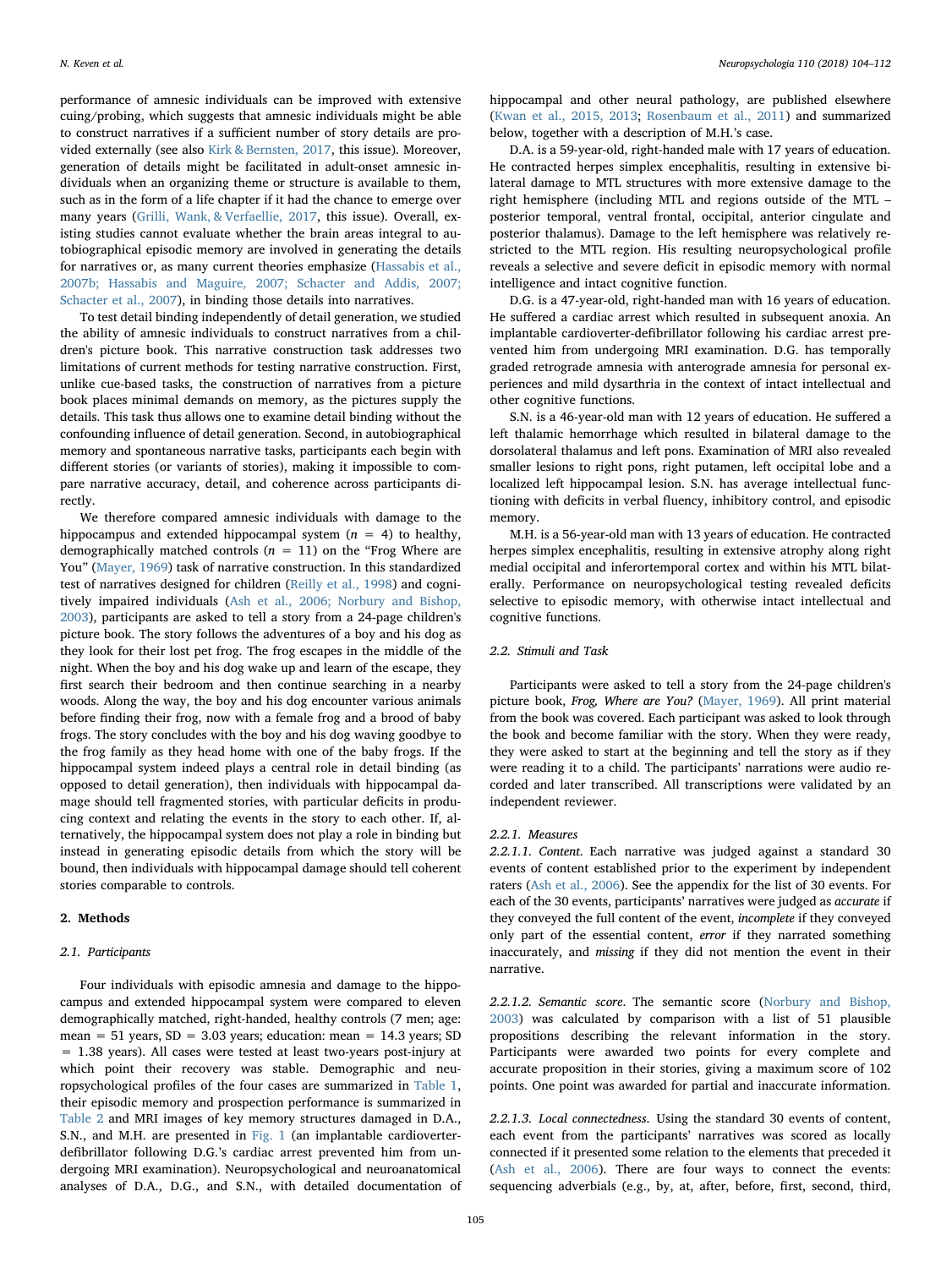#### <span id="page-2-0"></span>Table 1

Demographic and neuropsychological data on individuals with amnesia.

|           |     |     |            |            |    |             | <b>Executive function</b> |    | Verbal memory  |              | Visual memory |           |
|-----------|-----|-----|------------|------------|----|-------------|---------------------------|----|----------------|--------------|---------------|-----------|
| Case      | Age | Sex | Etiology   | Chronicity | Ed | <b>FSIQ</b> | <b>WCST</b>               | LF | A <sub>O</sub> | <b>LDFR</b>  | ◡             | <b>DR</b> |
| DA        | 62  | М   | HSE        | 20         | 17 | 117         | b                         | 8  |                | $\Omega$     | 18            |           |
| DG        | 48  | М   | Anoxia     | 3          | 16 | 92          | 6                         | 6  | 5.             | $\mathbf{p}$ | 8             |           |
| <b>SN</b> | 46  | м   | Stroke     | ົ<br>▵     | 12 | 114         | 3                         | 8  |                |              | 8             |           |
| MH        | 56  | М   | <b>HSE</b> |            | 13 | 110         | 6                         | 8  | 6              | 4            | 12            |           |

Notes: Age = age in years; HSE = herpes simplex encephalitis; Chronicity = years since injury; Ed = education in years; FSIQ = Full Scale IQ, based on Wechsler Adult Intelligence Scale – Revised for D.A. and D.G, Wechsler Abbreviated Scale of Intelligence–III for S.N., and Wechsler Abbreviated Scale of Intelligence–IV for M.H.; WCST = Wisconsin Cart Sort Test, number of completed categories /6. All other measures are reported in scaled scores: LF = COWAT verbal fluency; Verbal Learning and Memory, AQ = acquisition, LDFR = long delay free recall. based on California Verbal Learning Test-II for D.A., D.G., and M.H., Kaplan Baycrest Neurocognitive Assessment, Word List Learning for S.N.; C = copy, DR = delayed recall.

<span id="page-2-1"></span>Table 2

Episodic memory and prospection performance in the amnesic cases and controls.

| Case     | Episodic memory |             | Episodic prospection |              |  |
|----------|-----------------|-------------|----------------------|--------------|--|
|          | Internal        | External    | Internal             | External     |  |
| DA       | $-1.74$         | $-0.48$     | $-1.60$              | $-0.70$      |  |
|          | $p = 0.049$     | $p = 0.320$ | $p = 0.064$          | $p = 0.247$  |  |
| DG       | $-3.100$        | $-1.67$     | $-2.38$              | $-1.79$      |  |
|          | $p = 0.003$     | $p = 0.056$ | $p = 0.014$          | $p = 0.046$  |  |
| SN       | $-1.71$         | 3.02        | $-2.01$              | 1.19         |  |
|          | $p = 0.052$     | $p = 0.003$ | $p = 0.030$          | $p = 0.125$  |  |
| MН       | $-2.30$         | $-0.96$     | $-2.21$              | $-1.43$      |  |
|          | $p = 0.017$     | $p = 0.175$ | $p = 0.021$          | $p = 0.086$  |  |
| Controls | 35.32 (9.95)    | 27.9 (12.3) | 26.68 (9.97)         | 26.0 (11.38) |  |

Episodic memory and episodic prospection were in response to Galton-Crovitz cues. Participants were asked to remember past (or imagine future) personal events up to 5 years ago (or in the future). On each trial participants were presented a single cue word and asked to recall (imagine) a specific personally experienced event in as much detail as possible. Values for the four amnesic cases represent results of modified t-tests of participants' internal (episodic) details and external (non-episodic) details, along with p-values. Control data represent mean number and standard deviation of details generated. Values for D.A., D.G., S.N., and controls based on [Kwan et al. \(2015\).](#page-8-25)

then, next, finally), pronomial reference to preceding events, definite vs. indefinite reference (e.g., given vs. new information), and cause and effect. Events are scored as not connected if no such devices are present and the reported event does not logically follow from the preceding utterances. Lastly, events scored as missing in the content analysis are scored as not connected.

2.2.1.4. Global connectedness. The global connectedness measure ([Ash](#page-8-20) [et al., 2006\)](#page-8-20) assesses the overall point of the story, that the boy and his dog search for and find the escaped frog. Participants achieved global connectedness if they explicitly recognized that the frog at end of the story is the same frog the boy and his dog set off to find. Participants failed to demonstrate global connectedness if they did not explicitly state that boy and dog found their frog at the end of the story.

2.2.1.5. Search theme. The search theme score ([Reilly et al., 1998](#page-8-19)) is a second measure of the overall coherence in which the participant maintains the theme of searching for the frog throughout the narrative. The search theme ranged from 0 to 4 points, with participants gaining one point for including each of the following: noting that the frog is missing, noting that the boy is searching for the frog, including one or two further mentions of the search theme, and lastly, any additional mentions of the search theme.

Using the written transcripts, each variable was tallied by an independent coder who was blinded to participant status. A second coder performed reliability analysis and achieved better than 80% reliability. Disagreements were discussed until resolution was achieved.

#### 3. Results

Data were analyzed with nonparametric Mann-Whitney-Wilcoxon test in order to test whether the population distributions were identical without assuming them to follow the normal distribution and a modified t-test designed to compare performance of individual cases with a small control group ([Crawford and Garthwaite, 2002](#page-8-24)). All participants were able to construct narratives from the picture book. Their stories ranged from 259 to 964 words ([Table 3\)](#page-4-0). Narratives from each group contained the same average number of words ( $U = 14$ ,  $p = 0.207$ ). We assessed narrative accuracy by comparing participants' stories with a template of 30 salient events established prior to the experiment by independent raters ([Ash et al., 2006\)](#page-8-20). No participant produced erroneous content, and there were no differences in the average number of missing events ( $U = 23.0$ ,  $p = 0.830$ ), the average number of accurate events (U = 14,  $p = 0.192$ ) or the average number of incomplete events (U = 37.0,  $p = 0.153$ ). However, two of the four amnesic individuals (DG and SN) did differ from controls in the number of fully accurate events and the number of incomplete events. In a more finegrained analysis, we calculated a semantic score ([Norbury and Bishop,](#page-8-23) [2003\)](#page-8-23) by rating participants' narratives against a predefined list of 51 plausible propositions expressing the informational content of the story. Amnesic individuals did not differ from controls in their semantic score (U = 22.5,  $p = 0.806$ ); each provided as many full and accurate descriptions of the 51 predefined semantic aspects of the story as did controls. In short, the stories of amnesic individuals contained as many relevant details as do control stories.

We also used several measures to assess the coherence of participants' narratives ([Table 3](#page-4-0)). The first measure is local connectedness. Using the standard 30 events of content, each event in a participant's narrative is scored as locally connected if it is presented in relation to the elements that preceded it ([Ash et al., 2006\)](#page-8-20). Amnesic individuals did not differ from controls in local connectedness ( $U = 13.5$ ,  $p = 0.158$ ). The second measure is global connectedness, which assesses the overall point of the story, that the boy and his dog search for and find the escaped frog. Amnesic individuals again did not differ from controls in global connectedness (U = 17.5,  $p = 0.217$ ). A separate measure of global coherence, search theme, assesses the maintenance of the search for the runaway frog throughout the story. Amnesic individuals did differ from control participants in the frequency with which they mentioned the search theme in their narratives ( $U = 12$ ,  $p = 0.048$ ). Two of the four amnesic individuals (DG and SN) received a score of three out of four, while only one control participant received a three on search theme [\(Table 3](#page-4-0)). Sample excerpts from controls and amnesic individuals are provided in Appendices A and D.

# 4. Discussion

Drawing on standardized methods to study language development in children, we provide evidence that narrative construction remains intact in episodic amnesia if the details of the story are provided in a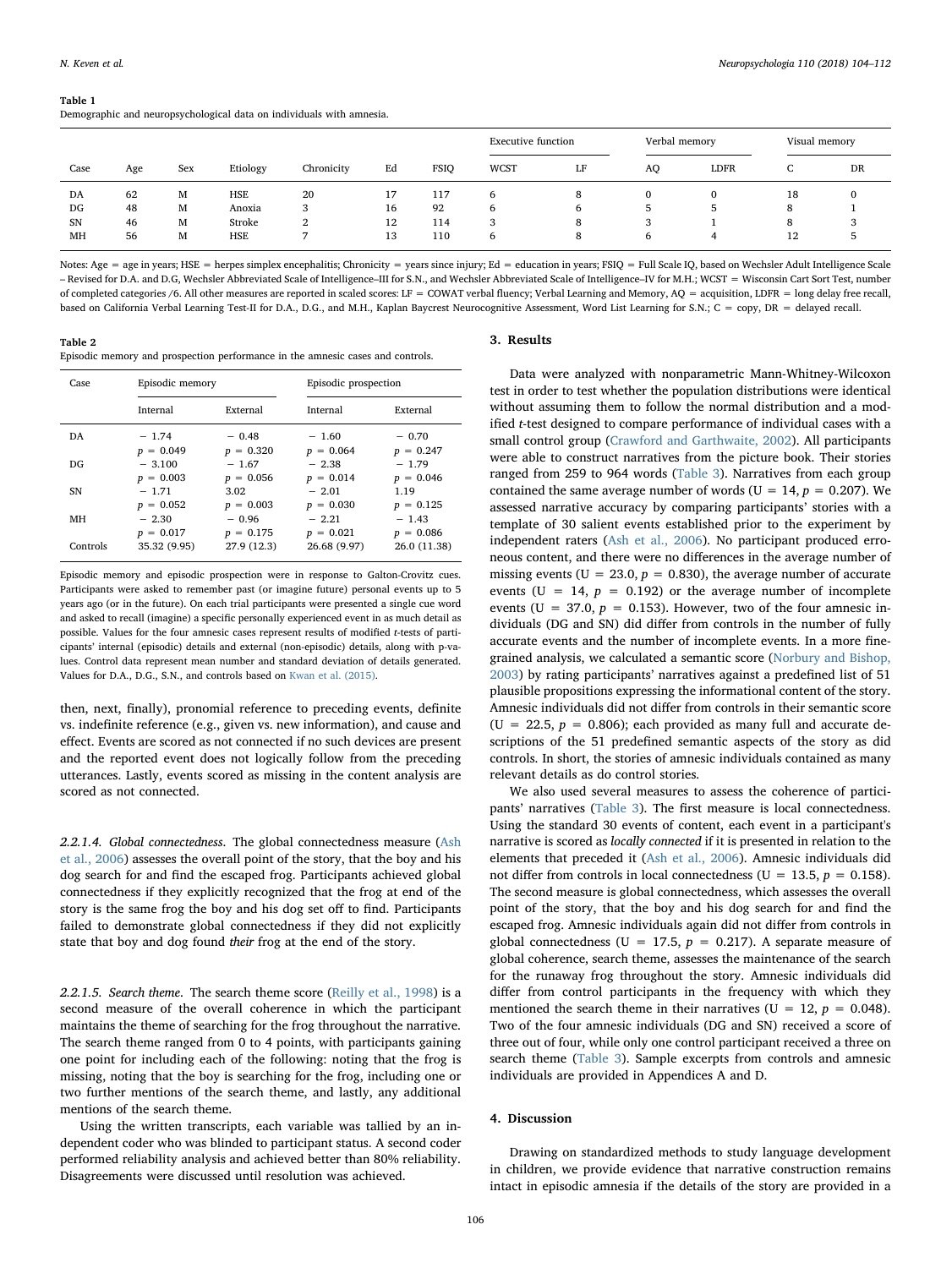<span id="page-3-0"></span>

Fig. 1. MRI images of amnesic cases. (A) T1-weighted image for D.A. in coronal view showing bilateral hippocampal damage (greater on the right); (B) T1-weighted images for S.N. in coronal view (left) showing left hippocampal lesion, and in axial view (middle, right) showing bilateral lesions of the dorsolateral nucleus of the thalamus; and (C) T2-weighted axial image (left) and sagittal images (middle, right) for M.H. showing bilateral hippocampal volume loss and extensive inferotemporal cortex atrophy. Images are presented according to radiological convention (right hemisphere is presented on left side of image). D.G. could not be scanned because of an implantable cardioverter defibrillator.

picture book. Amnesic individuals' narratives did not differ from control participants' with regards to narrative content and coherence. They included as many full and accurate details as did controls. Individuals with amnesia were also able to relate events in the story to previous events and to bind all the events together into a coherent narrative. The only difference between amnesic and comparison participants is that individuals with amnesia could not maintain the search theme throughout the story at the same level as the controls did.

Closer scrutiny, however, reveals that two amnesic individuals (DG and SN) drive this effect. Although DG and SN mentioned that the frog was missing, that the boy was searching for the frog, and although both mentioned the search theme one or two times more, they didn't include any additional mention of the search theme. DG and SN also produced significantly fewer fully accurate and significantly more incomplete events than controls. Perhaps their lower search theme score is a function of a general reduction in the number of details in their narratives. Although speculative, this may relate to lower verbal fluency in DG, and executive function in SN, as confirmed with standardized neuropsychological tests ([Kwan et al., 2016](#page-8-13)). A similar conjecture was offered recently to explain atypical performance on tests of autobiographical episodic memory and prospection in the same two individuals [\(Kwan et al., 2016\)](#page-8-13). DA and MH, on the other hand, were indistinguishable from the controls on all measures despite their dense amnesia and profound deficits in imaging the future (See [Table 2\)](#page-2-1). The neurological events that led to DA's and MH's amnesia occurred many years before those that led to DG's and SN's amnesia, which might also have contributed to better performance. Nevertheless, it should be emphasized that performance in all 4 amnesic individuals was virtually indistinguishable from that of controls on the majority of measures, particularly those signaling the integrity of narrative coherence.

Our results stand in stark contrast with many recent studies that report a constructive impairment in amnesia [\(Andelman et al., 2010;](#page-8-7) [Hassabis et al., 2007b; Klein et al., 2002; Race et al., 2015; Rosenbaum](#page-8-7) [et al., 2009](#page-8-7)). Several factors might account for these differences. First,

in most prior studies, participants are asked to construct a narrative based on a sentence or a one-word cue. These cues often provide insufficient information to generate narrative details [\(Kwan et al., 2016](#page-8-13)). Hence, these tasks place significant demands on detail generation from memory, a capacity known to be severely disrupted in amnesic individuals [\(Rosenbaum et al., 2009\)](#page-8-26).

Second, more recently [Race et al. \(2011, 2015\)](#page-8-27) used a picture description task and found that amnesic individuals are able to generate episodic details from a single picture, yet they still cannot construct coherent narratives. Even though a picture provides more details than a sentence or a one-word cue, it is still not possible to construct a narrative based on just those episodic details. The material in a single scene is likely not complex enough to evoke a rich narrative. Participants in a picture description task need to generate more details from memory for what comes before and after the given scene to be able to construct a story. In contrast, a picture book description task eliminates the need for detail generation entirely, as all the required details are provided in the book.

Third, there are inherent challenges in the analysis of spoken narratives and their coherence, and different methods can yield different results. To minimize the effects of interpretation, we adapted a standardized test for children [\(Reilly et al., 1998](#page-8-19)) and cognitively impaired individuals ([Ash et al., 2006; Norbury and Bishop, 2003\)](#page-8-20). Narratives consist of temporally and causally related sequences of events and usually contain a setting, a triggering event, a set of attempted solutions, and a resolution [\(Labov and Waletzky, 1967](#page-8-28)). Our content measures assess the presence or absence of relevant details by judging participant narratives against norms established independently of the speakers' narrations. Our local connectedness measure assesses the binding of events into meaningful sequences by using rhetorical devices such as sequencing adverbials, pronominal reference to preceding events, and statements of cause and effect. More importantly, narratives organize events into a whole by interpreting and connecting a series of events in order to get an outcome, namely the goal (i.e., finding the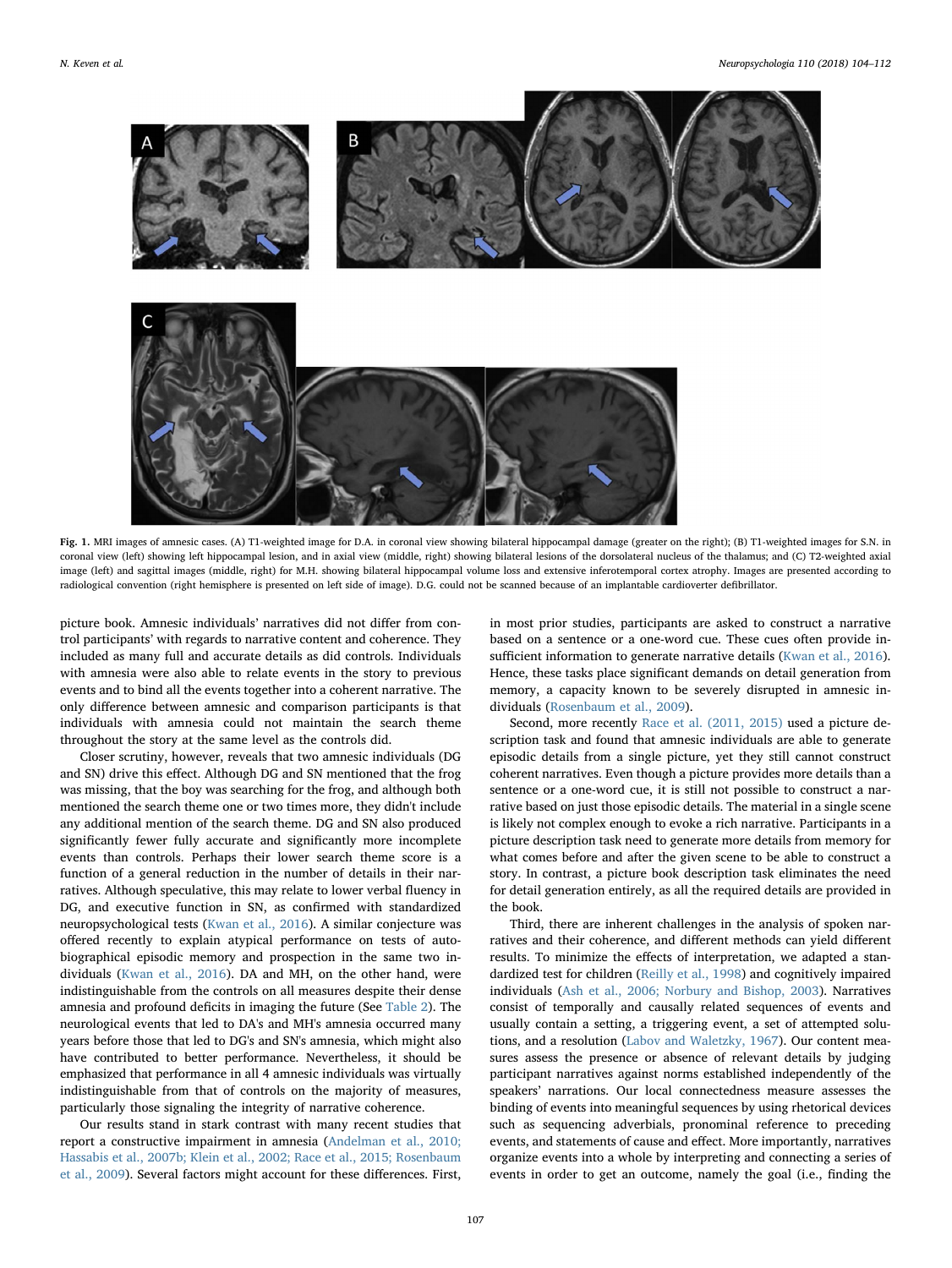#### <span id="page-4-0"></span>Table 3

| Mean (SD) and individual performances on measures of discourse. |  |  |  |
|-----------------------------------------------------------------|--|--|--|
|-----------------------------------------------------------------|--|--|--|

|                                              | Controls         | MTI.            | DA                              | DG                   | SN              | MH                              |
|----------------------------------------------|------------------|-----------------|---------------------------------|----------------------|-----------------|---------------------------------|
| Event report<br>accuracy, 30<br>events total |                  |                 |                                 |                      |                 |                                 |
| Fully accurate                               | 19.27<br>(3.58)  | 13.5<br>(6.61)  | 17<br>$-0.61$                   | q*<br>$-2.74$        | $7*$<br>$-3.28$ | 21<br>0.46                      |
| Incomplete                                   | 9.73<br>(3.07)   | 15.75<br>(6.40) | 13<br>1.02                      | $21*$<br>3.52        | $21*$<br>3.52   | 8<br>0.30                       |
| Error                                        | 0.00<br>(0.0)    | 0.00<br>(0.00)  | $\Omega$                        | $\Omega$             | $\Omega$        | $\Omega$                        |
| Missing                                      | 1.00<br>(1.41)   | 0.5<br>(0.58)   | $\Omega$<br>0.26                | $\Omega$<br>0.26     | 1<br>0.5        | 1<br>0.5                        |
| Semantic score                               | 65.82<br>(13.84) | 66.5<br>(15.55) | 80<br>0.98                      | 61<br>$-0.33$        | 47<br>$-1.30$   | 78<br>0.84                      |
| Story-level<br>connectedness                 |                  |                 |                                 |                      |                 |                                 |
| Global<br>connectedness,<br>$0 - 1$          | 0.91<br>(0.30)   | 0.75<br>(0.5)   | 1<br>0.29                       | $\mathbf{1}$<br>0.29 | $0*$<br>$-2.89$ | 1<br>0.29                       |
| Maintenance of<br>search theme,<br>$0 - 4$   | 3.91<br>(0.30)   | 3.5<br>(0.58)   | $\overline{\mathbf{4}}$<br>0.29 | $3*$<br>$-2.89$      | $3*$<br>$-2.89$ | $\overline{\mathbf{4}}$<br>0.29 |
| Local connectedness,<br>30 events total      |                  |                 |                                 |                      |                 |                                 |
| Connected                                    | 27.82<br>(1.33)  | 27.25<br>(1.5)  | 29<br>0.85                      | 28<br>0.13           | 26<br>$-1.31$   | 26<br>$-1.31$                   |

Note. Asterisks indicate significant difference from control performance using the Crawford's single case study t-test [\(Crawford and Garthwaite, 2002](#page-8-24)). Additionally, tscores calculated from the Crawford's single case study t-test are included below each individual score. The Event Report Accuracy ([Ash et al., 2006\)](#page-8-20) judged each narration to a standard of 30 events of content. Each narrative was judged for whether the content was full content (Fully Accurate), partially full of the essential content (Incomplete), factually inaccurate (Error) or if they did not mention the essential content at all (Missing). The Semantic Score [\(Norbury and Bishop, 2003](#page-8-23)) was calculated from a list of 51 plausible propositions that determined the amount of relevant information conveyed. Participants were scored on a 3 point scale from 2 – complete and accurate to 0 – missing for each proposition giving participants the ability to score between 0 and 102 points. The global connectedness measure ([Ash et al., 2006\)](#page-8-20) assesses the overall point of the story, that the boy and his dog search for and find the escaped frog; to receive a score of 1, participants needed to explicitly identify the frog at the end of the book as the same frog from the beginning. The local connectedness score [\(Ash et al., 2006](#page-8-20)) identified whether the 30 events were connected to preceding story elements. Scores could range from 0 (no connections) to 29 (all events connected).

frog). The goal provides an over-arching theme for the story. Our global coherence measures assess the binding of story events around the main goal.

It could be argued that a picture book task provides a built-in scaffold for narrative coherence and so requires little or no additional cognitive contribution from participants. It is true that the picture book presents the events of the story in an orderly fashion and that this likely assists narrative construction. However, prior studies demonstrate that individuals with specific cognitive deficits regularly fail to construct coherent narratives despite this scaffolding. The test has been used to demonstrate deficits in narrative construction among individuals with nonfluent aphasia and semantic dementia, as well as in nonaphasic

individuals with Lewy Body dementia, Parkinson's disease with dementia, and in disorders of social comportment and executive functioning [\(Ash et al., 2006, 2011](#page-8-20)). In each of these cases, individuals displayed both a limited grasp of the story's overall theme and poor connectedness between specific events in their stories, even though lexical and grammatical aspects of word and sentence use were relatively preserved. If the picture book provides a built-in scaffold for narrative coherence, then all of these individuals with different cognitive impairments should be able to tell coherent stories as well.

Our results make sense in the context of recent studies demonstrating that individuals with impaired autobiographical episodic memory often have preserved cognitive function in other domains. In particular, amnesic individuals are able to generate episodic details from pictures ([Race et al., 2011\)](#page-8-27). In our task, these details include information about characters, settings, and events. Narrators must infer certain spatiotemporal relations between events, protagonists' motivations, and the overall theme of the story. Semantic memory could support these kinds of inferences, allowing individuals to extrapolate beyond the content available in the stimulus picture. Morever, the ability to make inferences about characters' relationships, thoughts, feelings, and motivations throughout the story relies heavily on theory of mind capacities, which are also largely preserved in amnesic individuals [\(Rosenbaum et al., 2007\)](#page-8-29).

In addition to making inferences beyond what is available in the pictures, narrative production involves higher-level processing for planning and organization. Narrative production requires a binding process to manage an extended story represented in a sequence of pictures. This process likely involves a working memory component to keep elements of the narrative in an active state during narrative production [\(Troiani et al., 2008\)](#page-8-30). Prior studies have shown that amnesic individuals are able to provide the gist of a story ([Rosenbaum et al.,](#page-8-26) [2009\)](#page-8-26). Our task requires further that amnesic individuals bind diverse events in space and time and relate them to the story's search theme. This might be achieved by coordinated activity in multiple neocortical areas, perhaps mediated by online binding capacities of prefrontal cortex [\(Prabhakaran et al., 2000](#page-8-31)).

To conclude, individuals with episodic amnesia and deficits in autobiographical remembering and future imagining are nonetheless able to construct coherent narratives when the details are provided in the form of a picture book. It follows that this autobiographical episodic system, and the hippocampal system thought to subserve it, are not required to bind details into coherent narratives. Though a precise characterization of the cortical systems required for the construction of imagined experiences awaits further work, our results are consistent with a role for the hippocampal system in generating details but not in the binding of those details into coherent narratives.

### Acknowledgements

This work was supported by a Canadian Institutes of Health Research (CIHR) Grant MOP 93535 to RSR. We thank Steven Baker for help collecting control data and testing some individuals with amnesia and the amnesic participants for their participation.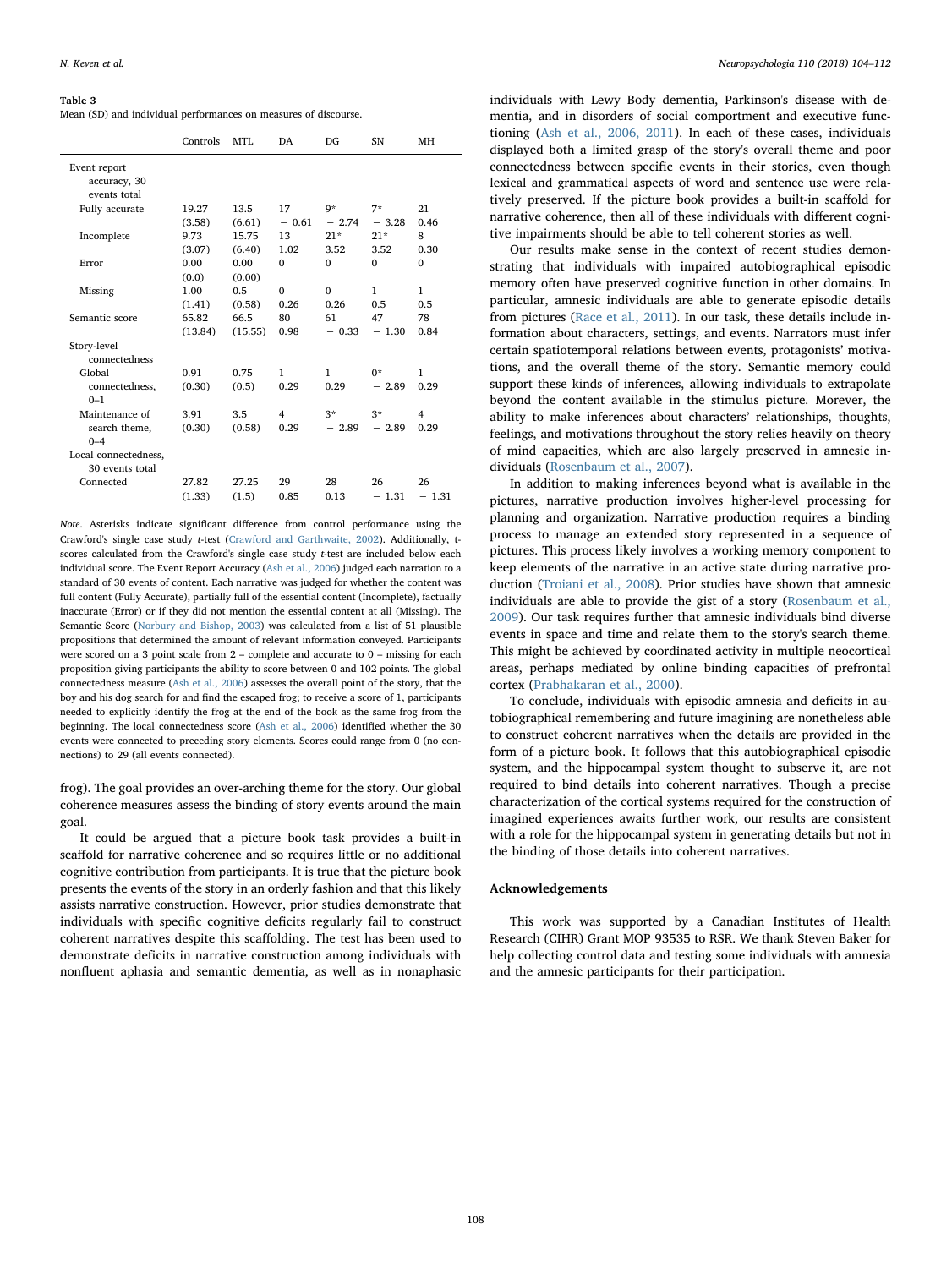# Appendix A. Sample excerpts from the MTL and control groups



| Group      | Name        | Example                                                                                                                                                                                                                                                                                    |
|------------|-------------|--------------------------------------------------------------------------------------------------------------------------------------------------------------------------------------------------------------------------------------------------------------------------------------------|
| <b>MTL</b> | DA          | And they look down in what might have been a a hole used by mice or a weasel or<br>something, and and then the dog's barking up at a beenive, which you should try to avoid,<br>and the maybe it was a skunks hole (laughs) 'cause the boy's pinching his nose: "Oh I don't<br>like that." |
|            | DG          | The boy goes looking for the frog, calling for the frog, and they come across a bee's nest.<br>The boy looks in the gopher's hole. The gopher comes out and scares the boy, and the dog<br>is barking at the bees.                                                                         |
|            | <b>SN</b>   | Then he looks down the hole. There's the bee's nest again. The dog's still playing. He<br>looks down. A squirrel pops out of the hole.                                                                                                                                                     |
|            | MН          | The dog is looking up at the the hive trying to catch, looks like trying to catch one of the<br>bees and the boy's looking at a little hole in the ground, which I think is a gopher hole.<br>Um while he's yelling down the hole, a gopher comes up and nips him on the nose.             |
| Controls   | <b>Best</b> | They go over to where the bees are. The dog starts barking up at the beenive. The boy's<br>looking into a groundhog hole. The groundhog comes up, nips him in the nose. The dog is<br>shaking the tree where the beehive is. There's still no frog.                                        |
|            | Worst       | Beehive. Rufus wanted to play with the bees, while Tommy called down a hole. Uhh, it<br>was a groundhog. Not Freddy.                                                                                                                                                                       |

# Appendix B. Content analysis

| Episode Role   |                          | Page         | Event        |                                                                                                                                                                                        |
|----------------|--------------------------|--------------|--------------|----------------------------------------------------------------------------------------------------------------------------------------------------------------------------------------|
| $\mathbf{1}$   | $\Omega$<br>(rientation) | $\mathbf{1}$ | $\mathbf{1}$ | A boy and his dog are looking at a frog in a jar in the boy's bedroom. It's nighttime; the moon is seen through the<br>window and the boy is wearing pajamas.                          |
|                | A(ction)                 | 2            | 2            | The boy and dog are asleep, and the frog climbs out of the jar.                                                                                                                        |
|                | R                        | 3            | 3            | It's morning. The boy and dog wake up and see that the frog is gone.                                                                                                                   |
|                | (esolution)              |              |              |                                                                                                                                                                                        |
| $\overline{2}$ | $\circ$                  | 4            | 4            | The boy and dog look for the frog. The boy has gotten dressed and is looking in his boot.                                                                                              |
|                | A                        | 4            | 5            | The dog puts his head in the jar.                                                                                                                                                      |
|                | A                        | 5            | 6            | The boy opens the window and calls out. The dog is in the window with his head stuck in the jar, about to fall.                                                                        |
|                | A                        | 6            | 7            | The dog falls out of the window.                                                                                                                                                       |
|                | R                        | 7            | 8            | The jar is broken on ground. The boy is holding the dog and looking angry while the dog licks his face.                                                                                |
| 3              | $\Omega$                 | $8 - 9$      | 9            | The boy and dog are outside the house near a stand of trees. The boy is calling out.                                                                                                   |
|                | A                        | 10           | 10           | The boy peers into a hole in the ground, still calling to the frog.                                                                                                                    |
|                | R                        | 11           | 11           | The boy recoils from the hole, with his two hands holding his nose, and a groundhog is partway out of the hole<br>(having nipped, licked, or otherwise touched the boy on his nose).   |
|                | 4 O                      | $8 - 9$      | 12           | The boy and dog are outside the house near a stand of trees. The dog is eying a stream of bees forming a line to a<br>hive on a nearby tree.                                           |
|                | A                        | 10           | 13           | The dog jumps up towards the beehive.                                                                                                                                                  |
|                | A                        | 11           | 14           | The dog is barking at the beehive, with his front feet on the tree.                                                                                                                    |
|                | A                        | $2 - 13$     | 15           | The beehive has fallen on the ground, and the dog is standing on his hind legs with his two front paws against the<br>tree, while the bees are coming out of the hive towards the dog. |
|                | $\mathbf R$              | 14-15 16     |              | The dog is running away from the bees, which are swarming after him.                                                                                                                   |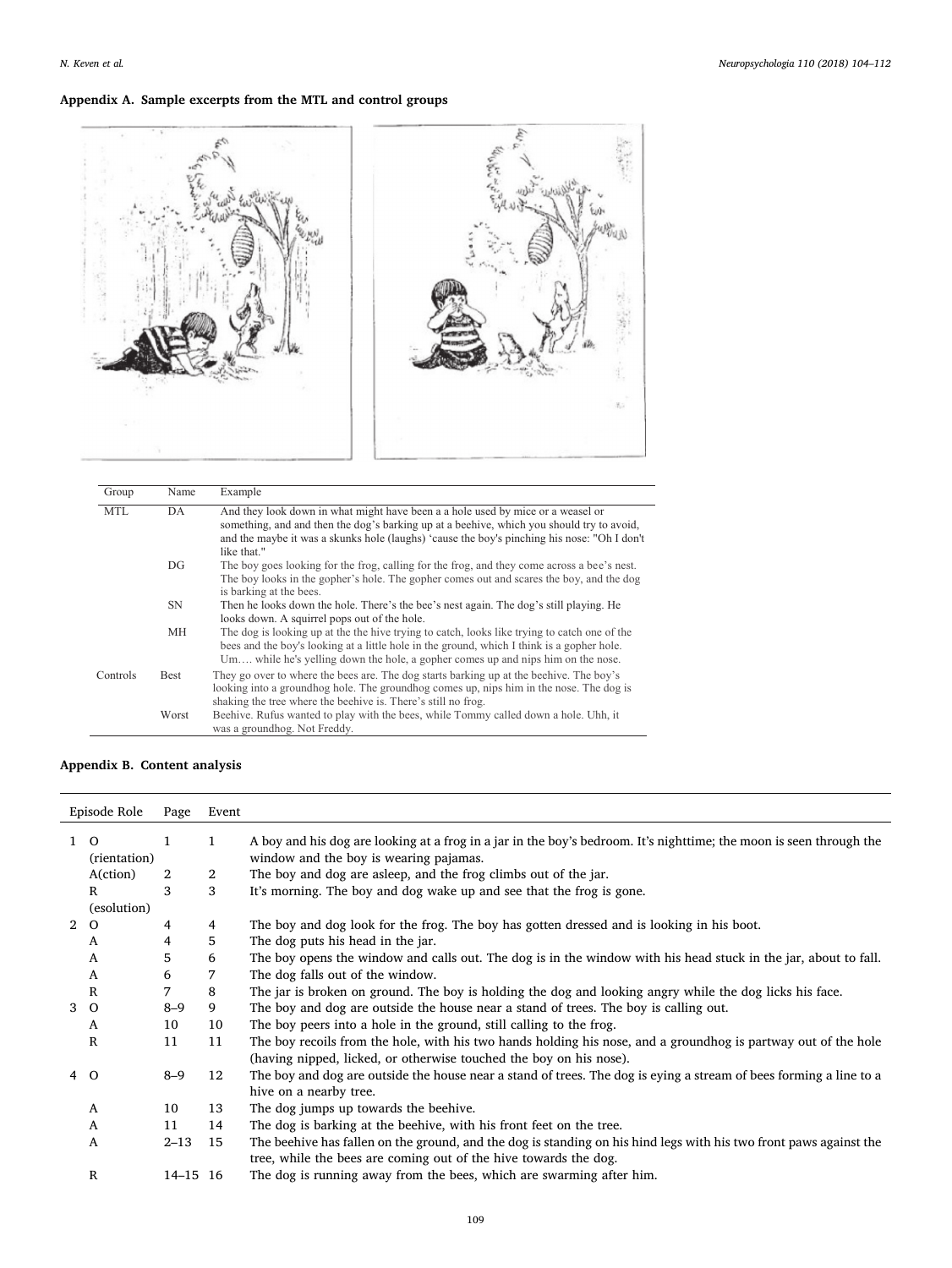| 5 O |              | 12-13 17     |     | The boy has climbed onto a large tree branch and is peering into a hole in the tree.                              |
|-----|--------------|--------------|-----|-------------------------------------------------------------------------------------------------------------------|
|     | A & R        | $14 - 15$ 18 |     | An owl emerges from the hole in the tree with wings spread, and the startled boy falls backwards onto the         |
|     |              |              |     | ground.                                                                                                           |
| 6 O |              | 16           | 19  | The boy fends off the owl and begins to climb up onto a large rock.                                               |
|     | A            | 17           | 20  | The boy stands on top of the big rock, leaning against a branch of a shrub and calling out, while the owl watches |
|     |              |              |     | from a nearby tree. The dog comes slinking back with its head down and its tail between its legs.                 |
|     | A            | 18           | 21  | The boy is lifted up on the head of a large deer; what appeared to be branches were actually the deer's antlers.  |
|     | A            | 19           | 22  | The deer runs towards the edge of a drop-off with the boy on its head, while the dog runs alongside, barking.     |
|     | A            | $20 - 21$    | 23  | The boy and dog fall over the edge of the bank into a pond, while the deer remains at the edge.                   |
|     | $\mathbb{R}$ | 22           | 24  | The boy and dog land in the water, with the deer at the edge of the drop-off above looking smug.                  |
| 7 0 |              | 23           | 25  | The boy sits up in the water and cocks his ear; the dog has climbed up onto his shoulders and head.               |
|     | A            | 24           | 26  | The boy approaches the edge of the water next to a large hollow log and shushes the dog.                          |
|     | A            | 25           | 27  | The boy and dog lean over the log; we see their backs.                                                            |
|     | $\mathbb{R}$ | 26           | 28  | On the other side of the log, the boy and dog find their frog with a lady frog.                                   |
|     | A (Coda)     | 27           | 29  | The boy and dog see eight baby frogs emerge from the brush next to the log.                                       |
|     | R (Coda)     | $28 - 29$    | -30 | The boy and dog wave a cheerful goodbye to the frog family as they wade back across the pond, carrying one of     |
|     |              |              |     | the baby frogs                                                                                                    |

# Appendix C. Semantic score

| 1. Boy had pet frog and dog                | 27. Bee swarm (hive) falls/knocked down  |
|--------------------------------------------|------------------------------------------|
| 2. Frog in jar                             | 28. Boy looks in hole in tree            |
| 3. Frog got out/escaped/etc.               | 29. Owl comes out of tree                |
| 4. In the night/while boy asleep           | 30. Bees chase dog                       |
| 5. Next day/in morning/when boy woke       | 31. Boy falls down                       |
| 6. Boy finds frog has gone                 | 32. Owl frightens boy                    |
| 7. Look for frog in boot                   | 33. Boy climbs/looks over rock           |
| 8. Look for frog in jar                    | 34. Boy calls for frog                   |
| 9. Look everywhere                         | 35. Boy holds on to antlers              |
| 10. Dog head stuck in jar                  | 36. Boy doesn't realize it is a deer     |
| 11. Call frog/say/'frog where are you'     | 37. Deer picks up boy                    |
| 12. Call/look out of window                | 38. Deer carries/runs with boy           |
| 13. Dog falls out of window                | 39. Dog runs after                       |
| 14. Jar broken                             | 40. Deer stops suddenly                  |
| 15. Boy goes out of house/window           | 41. Deer ducks/tosses/throws boy         |
| 16. Boy picks up/cuddles dog               | 42. Boy and dog go over cliff            |
| 17. Dog licks boy                          | 43. Dog on boy's head                    |
| 18. Boy angry/says dog is naughty          | 44. Falls into water                     |
| 19. Boy $(+$ dog) calling/looking for frog | 45. Boy hears frog sound                 |
| 20. Boy and dog go into the woods/forest   | 46. Boy says shh/tells dog to be quiet   |
| 21. Boy looks in/shouts in hole            | 47. Boy + dog look over/climb over $log$ |
| 22. Creature comes out of hole             | 48. Find his/the frog                    |
| 23. Creature bites boy's nose              | 49. Frog family (mum dad + babies)       |
| 24. Dog jumps at tree                      | 50. Take home baby frog                  |
| 25. Dog barks at bees                      | 51. Say goodbye to frogs                 |
| 26. Bees come out                          |                                          |

# Appendix D. Sample narratives of amnesia and control cases

# DA (Best MTL performance)

Well, I see a little boy, lets say his name's Jacob, had a pet dog and a pet frog. And he always loved looking at his pet frog in hi- the little jar that he kept him in. So its time for bed, so off to bed he went, and during the night the frog climbed out of the jar that he kept him in, and the boy woke up and looked down and the dog's sitting on top -s just both frowning. "Where has the frog gone?" So he turned ah his boots inside out and he looked inside the jar, under the beds, looked out the window and called for frog. I don't know if he can speak frog (laughs), and the dog still has the jar on his head. And the weight of the jar pulled the dog right the window 'cause he leaned too far, and when he crashed the ground, the jar broke and the boy was pretty unhappy while the dog seemed happy and kissed him anyway. And they kept calling for the frog, but they don't hear a croak or a ribbit from anywhere, and they keep wandering off into the woods, trying to find him. And they look down in what might have been a hole used by mice or a weasel or something, and and then the dog's barking up at a beehive, which you should try to avoid, and the maybe it was a skunks hole (laughs) 'cause the boy's pinching his nose: "Oh I don't like that." And the dog uh- after knocking the beehive down he said, "I better get out of here too" (laughs), and so the boy climbed up a tree branch that was a nearby tree and looked down a hole in the tree. And he could find nothing, but an owl stuck his head out so he fell down to the ground and meanwhile as he's falling down, the bees are chasing the dog away. And the owl screeches and he the boy climbs up a pile of rocks and he keeps calling out for his pet and the owl. s- He climbs back up, flies back onto a branch, and the dog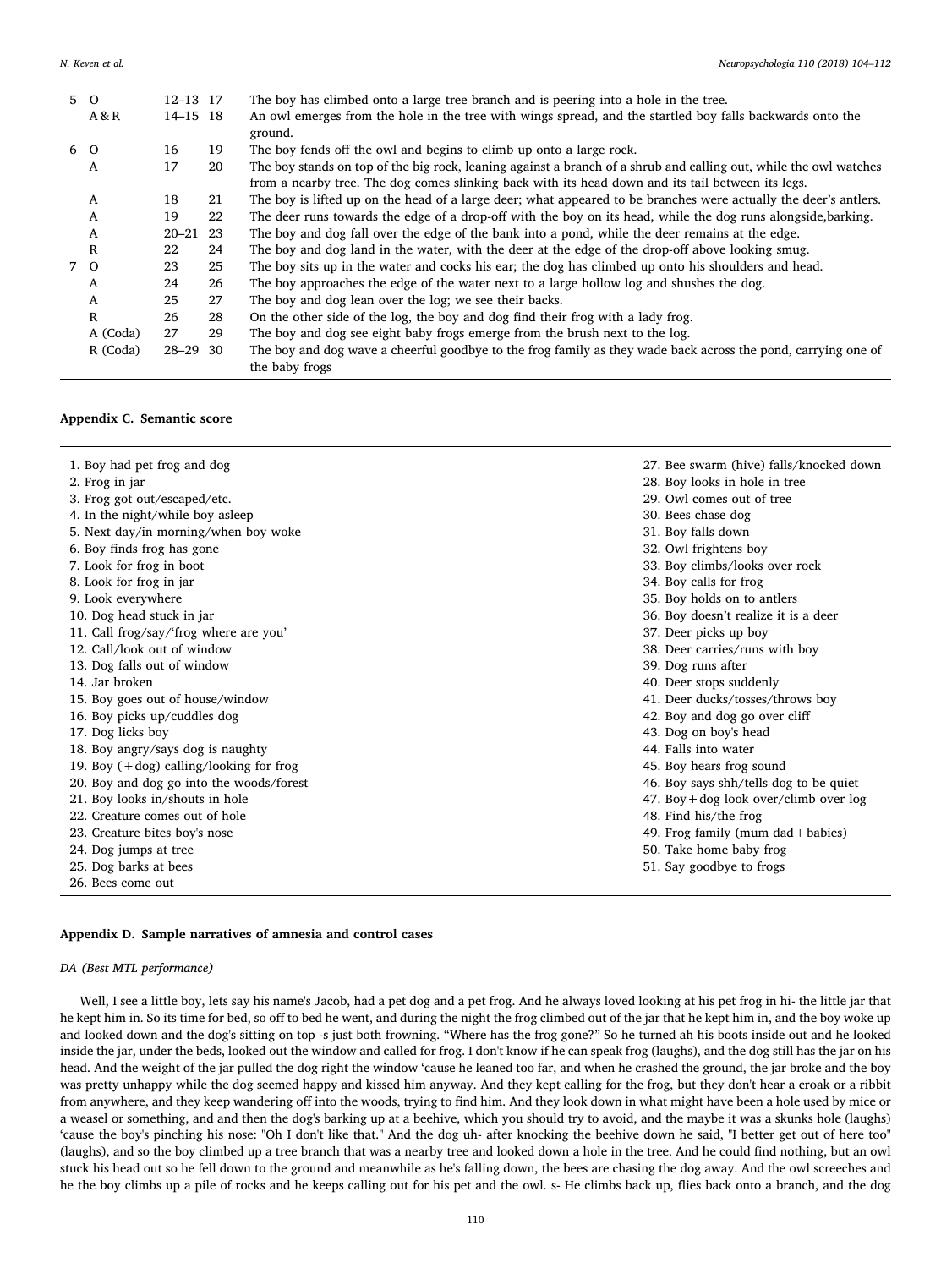cringes and creeps along near where the boy is. And finally a reindeer pokes his he thought he was holding onto a tree branch but was really antlers of a deer. (laughs) And uh when he when he raised his head right up, the boy was sitting right on top the head of the deer, and so the deer started moving towards the cliff edge, and the dog's barking away at him. And both the be- deer stops but the boy didn't, the dog didn't, and they go falling down in what might have been looks like a pond below. Sure enough, splash they went, and the dog climbed up on the boy's head and lucky it was pretty shallow, so the boy just sat up in the water, smiled, and he said, "shhh" to the dog because he saw oh this hog, this log here has a hollow end on it. So they climbed over 'cause I guess they wanted to take a look inside. Ohp, and in behind they found two frogs, I think one was his fro- pet frog and one was his mate, and over to the right he goes, "Ah there's all the baby frogs." So he wa- the boy and his dog walked back across the creek and waved goodbye to his old pet frog. Now he has his own family; I guess we don't need to take him home now. And that's the end.

### SN (Worst MTL performance)

It's all my book, eh? Okay, so the photo's in order of what it's supposed-Alright. So all the same pictures we saw. This is like going back to kindergarten. Okay, so now they're playing with the dog in his room with the frog. Frog jumps out as he goes to sleep. They wake up in the morning. Frog's gone. They don't know what's happening. So he gets dressed. The dog's looking for the frog inside the jar; then they're looking out the window. Frog jumps out, he breaks the thing, he jumps down to scold the dog, but the dog could be in dog, he's licking the guy being happy. Then they're outside, doing their f\*\*king thing in the morning, sorry for swearing, and they see the bee's nest. And he the dog looks at the bees. Aaaaaaaand kindergarten. Then he looks down the hole. There's the bee's nest again. The dog's still playing. He looks down. A squirrel pops out of the hole. Squirrel looks back at the dog looking at the bees. He's looking at the tree for some reason. Oh, the owl comes out of the hole, scares him, and falls down. And the bees all come out of the thing, out of the hive, and they're chasing the dog. The owl comes back, into his, where his home is. There's the owl now waiting in the tree. He's looking. There's a dog sitting down here. What's he looking for? He's still looking for a frog. Heh! And he goes up, gets caught in the tree, 'cause it was on the rock. I don't know where the deer came from, but now- oh that's why, that's where the antlers came from, that's why he's in there, that looks like a tree. Sorry. And the deer goes with the dog to the cliff, stops, and they fall off, lands in the water. Dog's on his head, and there's the hole again. He's saying "quiet" to the dog looking over the empty log, the driftwood log, where they see the frogs! And the frogs are there with the little frogs. Froglets, you call 'em? So he's playing with the little frogs in the water. The other frogs are watching. I don't know what the f\*\*k he's talking to frogs for and that's the story.

#### Good comparison performance

A little boy is in his bedroom. He's got a frog in a jar. Sitting on a stool, and both him and his dog are looking at the frog. He's dressed in his pajamas, his clothes are on the floor, and its night time with the moon in the window. The little boy goes to sleep, and the little dog is sleeping at his feet. The frog slips out of the jar. The boy wakes up in the morning, and the frog is gone. He starts looking for the frog after getting dressed. He's looking in his boots. The stool is turned over. The dogs got his nose in the jar, well his head is in the jar, and so him and the dog are both looking for the frog. They go to the window. The boy's calling out, "Frog, Frog, where are you?" The dog still has his head stuck in the jar. The dog accidentally falls out the window. When he hits the ground, the jar breaks but the dog is OK. The dog licks the boy, the boy looks concerned, but everything's ok. There's still no frog. Where could it be? The boy and the dog go out to a hill and they start calling out for the frog, "Frog, where are you?" And the dog looks like he's howling or looking at bees. They go over to where the bees are. The dog starts barking up at the beehive. The boy's looking into a groundhog hole. The groundhog comes up, nips him in the nose. The dog is shaking the tree where the beehive is. There's still no frog. Since the dog is shaking the tree, the beehive falls. Meanwhile the boys climbs up a bigger tree and is looking in the hollow of the tree for the frog. Seems like the dog is distracted, and he's forgotten about the frog, and only the boy is looking for the frog. Suddenly an owl pops out of the hollow of the tree, and the boy falls down the tree. The bees start chasing the dog. Uh oh. Looks like there's a little bit of a problem going on. The owl starts chasing the boy. The boy is running. You don't see the dog and the bees anymore, so maybe the bees have given up. Now the boy's on top of the rocks calling out for the frog, "Frog, where are you?" The owl seems to be curious is up on the tree looking at them. And the dog seems to be sniffing around the rocks also looking for the frog. Suddenly a stag pops up from behind the rocks and the boy is stuck on the stag's head. The boy, sorry, the dog is still looking for the frog behind the rocks. You can see the little dog here. The stag and the dog run to the edge of a cliff, and the boy is still on top of the antlers of the stag's head. Suddenly, the stag stops and the boy falls of the stag's head and the dog falls off the edge of the cliff. Uh oh. But still there's no frog. The dog and the boy fall into the water. The boy now looks happy. He's thinking, hmm maybe the frog is somewhere here in the water since frogs like water. There's an old dead tree trunk, a hollow tree trunk. The boy tells the dog to be quiet, he's going to peek over the tree trunk. Now the dog is also peeking over the tree trunk. They're looking for the frog, yet there's still no frog. When suddenly behind the tree trunk the boy and the dog see two frogs. They look like maybe mommy and daddy frogs. Over here we see that it is a mommy and daddy frog with lots of little frogs with them, so we have now a family of frogs perhaps the little frog ran from the boy's room to meet up with his family or maybe they were friends. Now the boy takes the frog and is heading back home with his dog. The family of frogs, the mommy and the daddy and all of the baby frogs are sitting on the tree trunk, but they're smiling, so it seems ok that the boy is taking the frog back home, cause they're smiling, so they seem to have reached an agreement. So now we have a boy and a dog and his little found frog. The end.

#### Poor comparison performance

Ok, so this is the story of Freddy Frog and he goes missing. One night Tommy and his dog Rufus were admiring Freddy the Frog. They had just captured him that day, and they were very proud of themselves, so they were talking to Freddy, hoping that he had a good night sleep as they were getting ready for a good nights sleep. Tommy and Rufus went to bed and Freddy wanted his freedom immediately. So Freddy climbed out of the jar while everybody was asleep. Next morning, Tommy and his dog Rufus looked in the jar first thing in the morning, and Freddy was gone. Tommy looked everywhere for Freddy in his room. He checked his clothing and Rufus looked into the jar, where obviously Freddy was missing, but Rufus is always getting into trouble. Then they call for Freddy outside the window, thinking that Freddy would respond to his name. They looked all over. Rufus, who still had the jar on his head, fell out, and Tommy had to make sure that Rufus was ok, but Rufus had broken the glass. They kept calling, and they got closer and closer danger. Beehive. Rufus wanted to play with the bees, while Tommy called down a hole. Uhh, it was a groundhog. Not Freddy. Then Tommy looked into a hole in a big tree thinking Freddy might be there. Nope, it was an owl. Meanwhile, Rufus, who's always getting into trouble, was being chased by the bees. Then the owl chased Tommy behind a rock because he was upset at being woken up. Tommy kept calling.